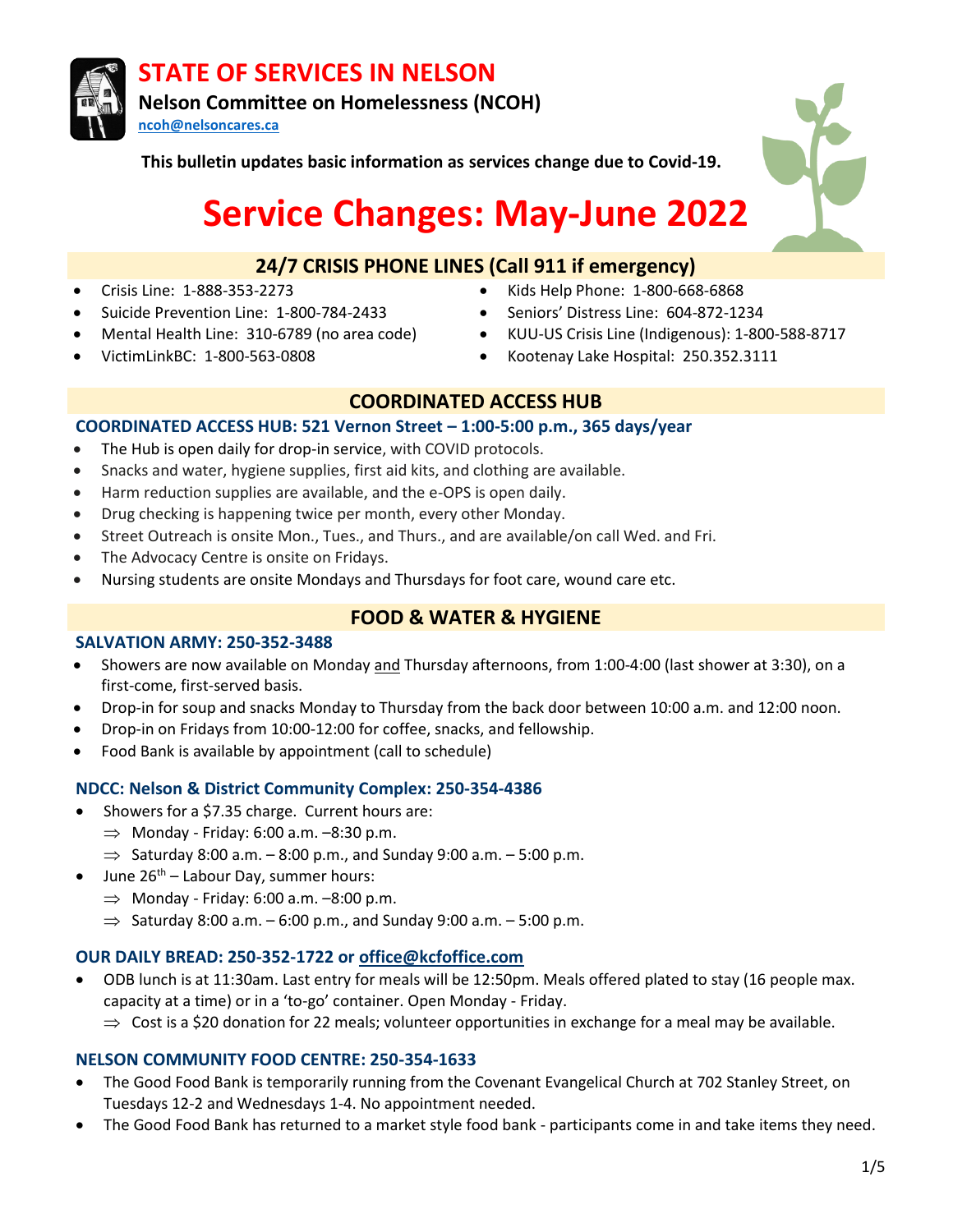

**Nelson Committee on Homelessness (NCOH)** 

**[ncoh@nelsoncares.ca](mailto:ncoh@nelsoncares.ca)**

## **This bulletin updates basic information as services change due to Covid-19.**

#### **ST. SAVIOUR'S FOOD PANTRY: 250-352-5711 or [kokaneeanglicans@gmail.com](mailto:kokaneeanglicans@gmail.com)**

• Open Friday Mornings, 9:00 a.m. – 11:00 a.m. Everyone Welcome!

# **EMERGENCY SHELTERS & TRANSITION HOUSE**

#### **STEPPING STONES EMERGENCY SHELTER (Nelson CARES): 250-352-9876**

- Intakes are limited due to ongoing space limitations (Covid-19 distancing).
- Limited door service is available.

#### **NORTH SHORE INN EMERGENCY SHELTER (Nelson CARES): 250-551-3741**

• Limited intakes – call 778-463-5477.

#### **AIMEE BEAULIEU TRANSITION HOUSE: 250-354-4357**

- For women leaving violence (and their children). Call 24/7 (250-354-4357)
- Secure text and online chat service for self-identifying women experiencing violence. 8:30am-midnight, 7 days a week. Emotional support, information, and referrals. Text 778-608-3900 or use the online chat services at <https://www.servicesfyi.ca/aimee-beaulieu-transition-house/>
- Now offering Elder Support to Indigenous women accessing our service.
- Nelson Sexual Assault Response Team providing confidential services to youth and adults, ages 13 and older, who have been sexually assaulted (see *Nelson Sexual Assault Response Team* section below for more info)

# **PHYSICAL/MENTAL HEALTH, HARM REDUCTION, OUTREACH**

#### **ANKORS: 250-505-5506, 101 Baker Street**

- Office hours: Monday Thursday 9:30 a.m. 12:00 p.m., and 1:00 p.m.  $-4:30$  p.m.
- Providing Naloxone, harm reduction supplies & services, hydration & nutrition, vitamins, access to restrooms
- OPS running during office hours. Can now serve three people at a time.
- OPS also 7 days/week at the HUB, 521 Vernon, 1:00-5:00, including distribution of harm reduction supplies.
- Take-home Fentanyl test strips available during office hours
- Drop-off drug testing with FTIR Spectrometer. For after-hours drop-off, call 250-505-5506 for arrangements
- Call 250-505-5506 for info on following programs: Gender Outlaws; Kootenay Boundary Adult Support Recovery Program; Counselling/Support and Info re: HIV and Hepatitis C
- Pathway to OAT throughout the region Alita at RISE BC Wellness Centre: 250-352-5259
- Coordinator for the Men's Health Initiative Chris Kling: [kootenaymhi@gmail.com](mailto:kootenaymhi@gmail.com)
- Support & Outreach Katia Dolan: 250-505-5506 (office); 250-505-2426 (cell); [ankorsoutreach@gmail.com](mailto:ankorsoutreach@gmail.com)
- West Kootenay Mobile Harm Reduction Outreach Robert: 250 777 0733
- For a complete list of services and contacts, see 'Programs & Services' section of the website: [ankors.bc.ca](http://ankors.bc.ca/)

## **REDUN (Rural Empowered Drug Users Network): Coordinator (Tiffany) – 1-236-972-6282 or [nelson.redun@gmail.com](mailto:nelson.redun@gmail.com) for more info, Office – 601 Front St. #203**

- REDUN is a group by and for people who use drugs.
- We offer support, education, and advocacy. We also have socks, snacks, harm reduction supplies, etc.
- Outreach and community clean-up are Wednesdays at 10:00 am and Saturdays at 7:00 pm (honorariums provided)
- In-person meetings are Tuesday at 3:00 pm (stipend available)
- Holly is offering Peer Navigation at REDUN on Thursdays 10:00-4:30.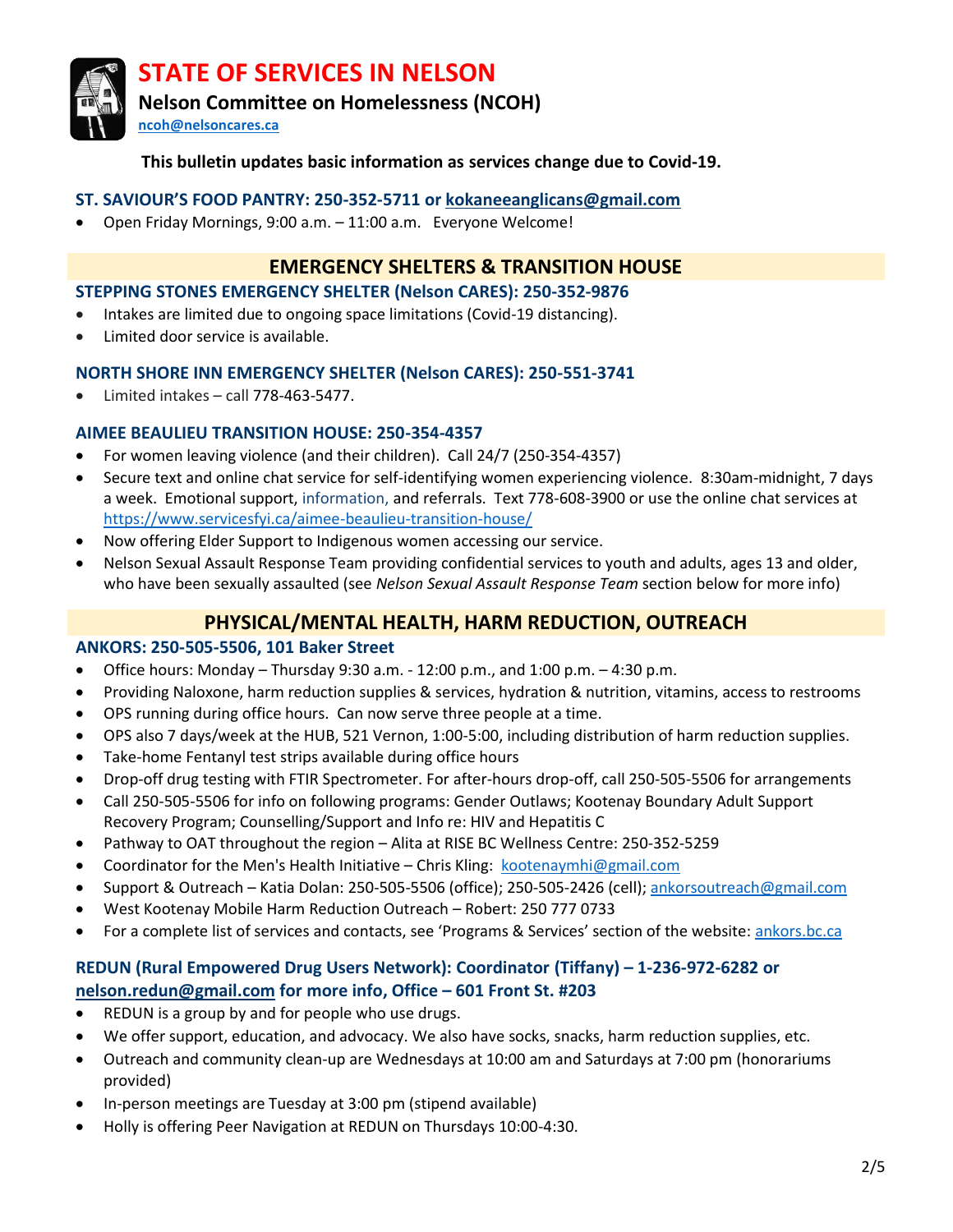

**Nelson Committee on Homelessness (NCOH)** 

**[ncoh@nelsoncares.ca](mailto:ncoh@nelsoncares.ca)**

# **This bulletin updates basic information as services change due to Covid-19.**

# **NELSON MENTAL HEALTH AND SUBSTANCE USE (MHSU): 250-505-7248**

- Services open Monday to Friday 8:30 a.m. 4:30 p.m.
- Intake services are available by phone at 310-MHSU (6478)
- Urgent response services are available, please contact 250-505-7248
- Counsellors and Case Managers, Outreach staff and Psychiatric services are available to MHSU clients/ patients. We are providing 1-1 and group services via phone, Zoom and in-person.
- Nelson OAT Clinic continuing to provide opiate agonist treatment using video and phone to intake new patients and support care for on-going patients
- Nurse Practitioners providing primary care to current patients and new patients

## **NELSON COMMUNITY SERVICES: 250-352-3504**

- **Children and Youth counselling and support** programs continue to maintain contact with existing clients and are open to new referrals.
- **Street Outreach Program** working as part of broader community response to vulnerable populations
- **Homelessness Prevention Program** help to find rental housing & rent supplements (for those who qualify)
- **Stopping the Violence Women's Counselling and Women's Outreach** maintaining contact with existing clients and open to new referrals
- **Aimee Beaulieu Transition House & Cicada Place**  see corresponding sections of this doc for detailed info
- In-person services in all programs are available based on need and ensuring everyone's safety

## **NELSON SEXUAL ASSAULT RESPONSE TEAM**

- Survivors of sexual assault aged 13 and older can access confidential services and supports by:
	- o Visiting or calling The Kootenay Lake Hospital (KLH) Emergency Department (open 24/7): 3 View Street, Nelson (250-352-3111). Sexual Assault Response Team (SART) Responders are available to offer traumainformed support 24/7 upon request of the survivor at the hospital.
	- o Calling Community Based Victim Services at 778-463-5275, Monday Friday, 9:00 a.m. 4:00 p.m.

# **EMPLOYMENT RESOURCES**

## **KOOTENAY CAREER DEVELOPMENT SOCIETY (KCDS): 250-352-6200**

- Offering Employment Services virtually and in-person by appointment. The Resource Room is currently open 8:30 a.m. – 4:30 p.m. (however these hours may change in response to the pandemic).
- Visit [https://kcds.ca/services](https://can01.safelinks.protection.outlook.com/?url=https%3A%2F%2Fkcds.ca%2Fservices&data=04%7C01%7Channah.roy%40kcds.ca%7C6da41cb8a5124b40446908d9d178ecf5%7C4b35196abb5a4805a8124787c112e21b%7C0%7C0%7C637771139565031335%7CUnknown%7CTWFpbGZsb3d8eyJWIjoiMC4wLjAwMDAiLCJQIjoiV2luMzIiLCJBTiI6Ik1haWwiLCJXVCI6Mn0%3D%7C3000&sdata=f8uT%2B8bhh5PYnh0RW0nfX%2FvV40jHALQxO06Rm9LKbsg%3D&reserved=0) for list of services [& https://kcds.ca/events](https://can01.safelinks.protection.outlook.com/?url=https%3A%2F%2Fkcds.ca%2Fevents&data=04%7C01%7Channah.roy%40kcds.ca%7C6da41cb8a5124b40446908d9d178ecf5%7C4b35196abb5a4805a8124787c112e21b%7C0%7C0%7C637771139565031335%7CUnknown%7CTWFpbGZsb3d8eyJWIjoiMC4wLjAwMDAiLCJQIjoiV2luMzIiLCJBTiI6Ik1haWwiLCJXVCI6Mn0%3D%7C3000&sdata=8CpiIrUmej3eIkS3A9q1yTXR46ejku5q%2F9H3E1K%2Fu4k%3D&reserved=0) for schedule of events/programming

# **INDIGENOUS SERVICES**

## **CIRCLE OF INDIGENOUS NATIONS SOCIETY (C.O.I.N.S.): 1-877-904-2634**

- COINS staff are back in the office.
- All COINS individual sessions, groups and gatherings (e.g., recovery meetings, healing circles and family gatherings) are once again in-person.
- For full details, visi[t https://www.coinations.net/events-gatherings-calendar](https://www.coinations.net/events-gatherings-calendar)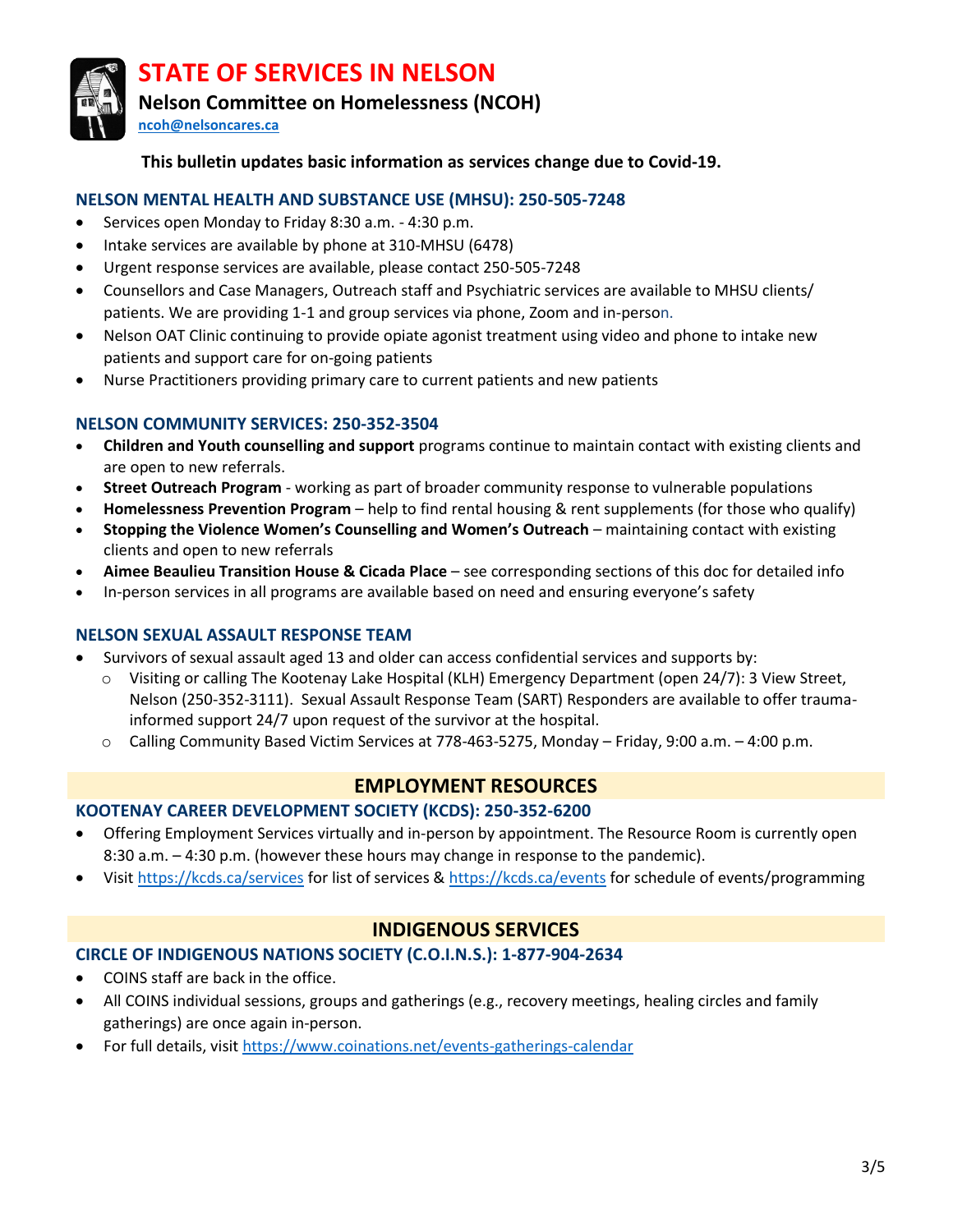

**Nelson Committee on Homelessness (NCOH)** 

**[ncoh@nelsoncares.ca](mailto:ncoh@nelsoncares.ca)**

#### **This bulletin updates basic information as services change due to Covid-19.**

## **WOMEN**

#### **NELSON & DISTRICT WOMEN'S CENTRE: 250-352-9916 or [dropin@nelsonwomenscentre.com](mailto:dropin@nelsonwomenscentre.com)**

- The Women's Centre is open! Staff and Volunteers working in our Drop-in program have been pleased to welcome women into our Centre with the option of mask-wearing. It's been wonderful to see so many smiles after so much time greeting women safely with the use of a mask. Women wishing to continue wearing a mask are welcome and respected.
- Our Drop-in is OPEN and able to accommodate small groups of women at one time.
- Pre-booked appointments are still welcome to allow us to prepare to meet with all service users, and Melanie will welcome women for a more traditional drop-in experience without an appointment as space allows. Please call 250.352.9916 or email [dropin@nelsonwomenscentre.com](mailto:dropin@nelsonwomenscentre.com) if you wish to pre-book an appointment with our Drop-in Coordinator and to feel welcome in a safe environment while you access our food hamper program, free clothing store, or for any needs you may have!
- We are open Tuesday-Thursday from 11:00am-3:00pm.

# **CHILDREN, FAMILIES, YOUTH**

# **KOOTENAY KIDS SOCIETY: [info@kootenaykids.ca](mailto:info@kootenaykids.ca) or [kootenaykids.ca](http://www.kootenaykids.ca/)**

- Kootenay Kids Society offers our Indigenous Family Gatherings every Tuesday hosted by Daniele Boily, Indigenous Family Support Worker, as well as Home Support and other services for Indigenous Families and Children. For more information contact Daniele at [danieleb@kootenaykids.ca](mailto:danieleb@kootenaykids.ca)
- Family Place offers a weekly support group, "Mothers for Recovery" for all people who identify as a mother and are on their path of recovery. For more information contact Cathy a[t cathys@kootenaykids.ca](mailto:cathys@kootenaykids.ca)
- We offer a host of in-person children's programming and parent support and education programming including Pancake Breakfasts, Storytelling, Babysteps, Bellies to Babies, Adulting 101, Mother Goose, Dad's Pancakes, Nobody's Perfect and much much more. Check out our website a[t kootenaykids.ca](http://www.kootenaykids.ca/) or call 250-352- 6678. Programs run everyday but Sunday.
- See online calendar for details: [kootenaykids.ca/events/](https://kootenaykids.ca/events/)

## **FREEDOM QUEST YOUTH SERVICES: [www.freedomquestyouthservices.ca](http://www.freedomquestyouthservices.ca/) or call to confirm service information: 250-304-2676 / 1-877-304-2676**

- **Youth Substance Use Counselling**: available for in-person, phone & video counselling, call 250-505-9804 (Mandy's cell)
- **Concurrent Disorders Clinician:** No referrals can be made for Concurrent Disorders at this time. The position is currently vacant. For information about this position please visit the agency's [website.](https://www.freedomquestyouthservices.ca/work-with-us.html)
- **Regional Substance Use Day Treatment Program (RADD)**: For the next intake, call 250-231-0316 (Cindy's cell)
- **Therapeutic Recreation Programming & Recreation Mentorship Program**: No referrals can be made at this time. These two positions are currently vacant - for information about them, please visit the agency's [website.](https://www.freedomquestyouthservices.ca/work-with-us.html)

#### **CICADA PLACE FOR YOUTH AT RISK (Nelson Community Services): 250-352-3504 ext. 200**

Remains open to those who live there; call for inquiries